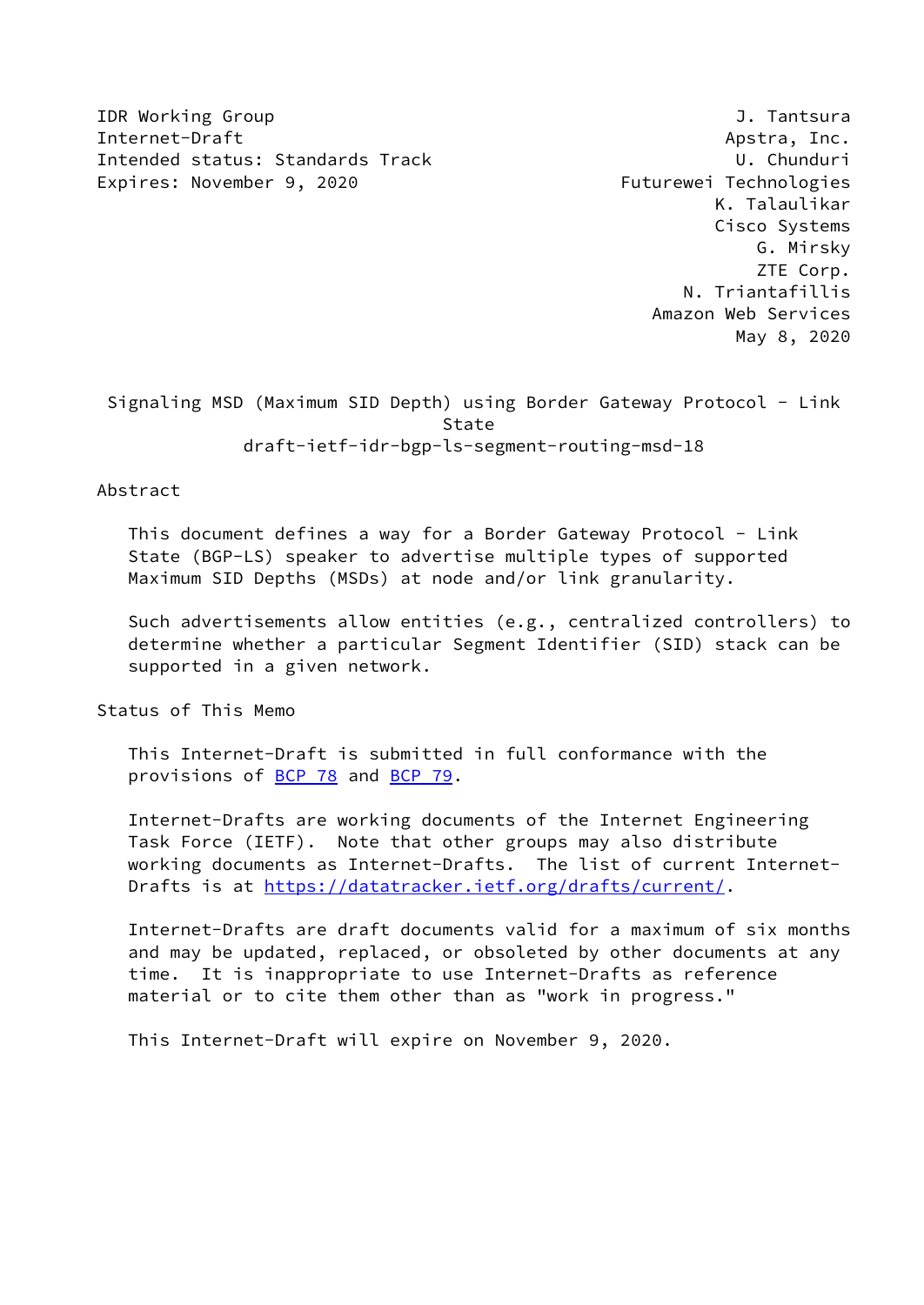<span id="page-1-1"></span>

| Internet-Draft | Signaling MSD using BGP-LS | May 2020 |
|----------------|----------------------------|----------|
|                |                            |          |

### Copyright Notice

 Copyright (c) 2020 IETF Trust and the persons identified as the document authors. All rights reserved.

This document is subject to **[BCP 78](https://datatracker.ietf.org/doc/pdf/bcp78)** and the IETF Trust's Legal Provisions Relating to IETF Documents [\(https://trustee.ietf.org/license-info](https://trustee.ietf.org/license-info)) in effect on the date of publication of this document. Please review these documents carefully, as they describe your rights and restrictions with respect to this document. Code Components extracted from this document must include Simplified BSD License text as described in Section 4.e of the Trust Legal Provisions and are provided without warranty as described in the Simplified BSD License.

# Table of Contents

|    |       |                                        |  |  |  |  |  |  |  |  |  | $\overline{2}$ |
|----|-------|----------------------------------------|--|--|--|--|--|--|--|--|--|----------------|
|    |       | 1.1. Conventions used in this document |  |  |  |  |  |  |  |  |  | $\overline{3}$ |
|    |       |                                        |  |  |  |  |  |  |  |  |  | $\overline{3}$ |
|    |       | 1.1.2. Requirements Language           |  |  |  |  |  |  |  |  |  | $\overline{4}$ |
| 2. |       | Advertisement of MSD via BGP-LS        |  |  |  |  |  |  |  |  |  | $\overline{4}$ |
| 3. |       |                                        |  |  |  |  |  |  |  |  |  | $\overline{4}$ |
| 4. |       |                                        |  |  |  |  |  |  |  |  |  | $\overline{5}$ |
| 5. |       |                                        |  |  |  |  |  |  |  |  |  | 6              |
| 6. |       | Manageability Considerations           |  |  |  |  |  |  |  |  |  | 6              |
| 7. |       |                                        |  |  |  |  |  |  |  |  |  | $\overline{1}$ |
| 8. |       |                                        |  |  |  |  |  |  |  |  |  | $\overline{1}$ |
| 9. |       |                                        |  |  |  |  |  |  |  |  |  | $\overline{1}$ |
|    |       |                                        |  |  |  |  |  |  |  |  |  | 8              |
|    | 10.1. | Normative References                   |  |  |  |  |  |  |  |  |  | 8              |
|    |       | 10.2. Informative References           |  |  |  |  |  |  |  |  |  | 8              |
|    |       | Authors' Addresses                     |  |  |  |  |  |  |  |  |  | $\overline{9}$ |

## <span id="page-1-0"></span>[1](#page-1-0). Introduction

When Segment Routing (SR) [[RFC8402](https://datatracker.ietf.org/doc/pdf/rfc8402)] paths are computed by a centralized controller, it is critical that the controller learns the Maximum SID Depth (MSD) that can be imposed at each node/link on a given SR path. This ensures that the Segment Identifier (SID) stack depth of a computed path doesn't exceed the number of SIDs the node is capable of imposing.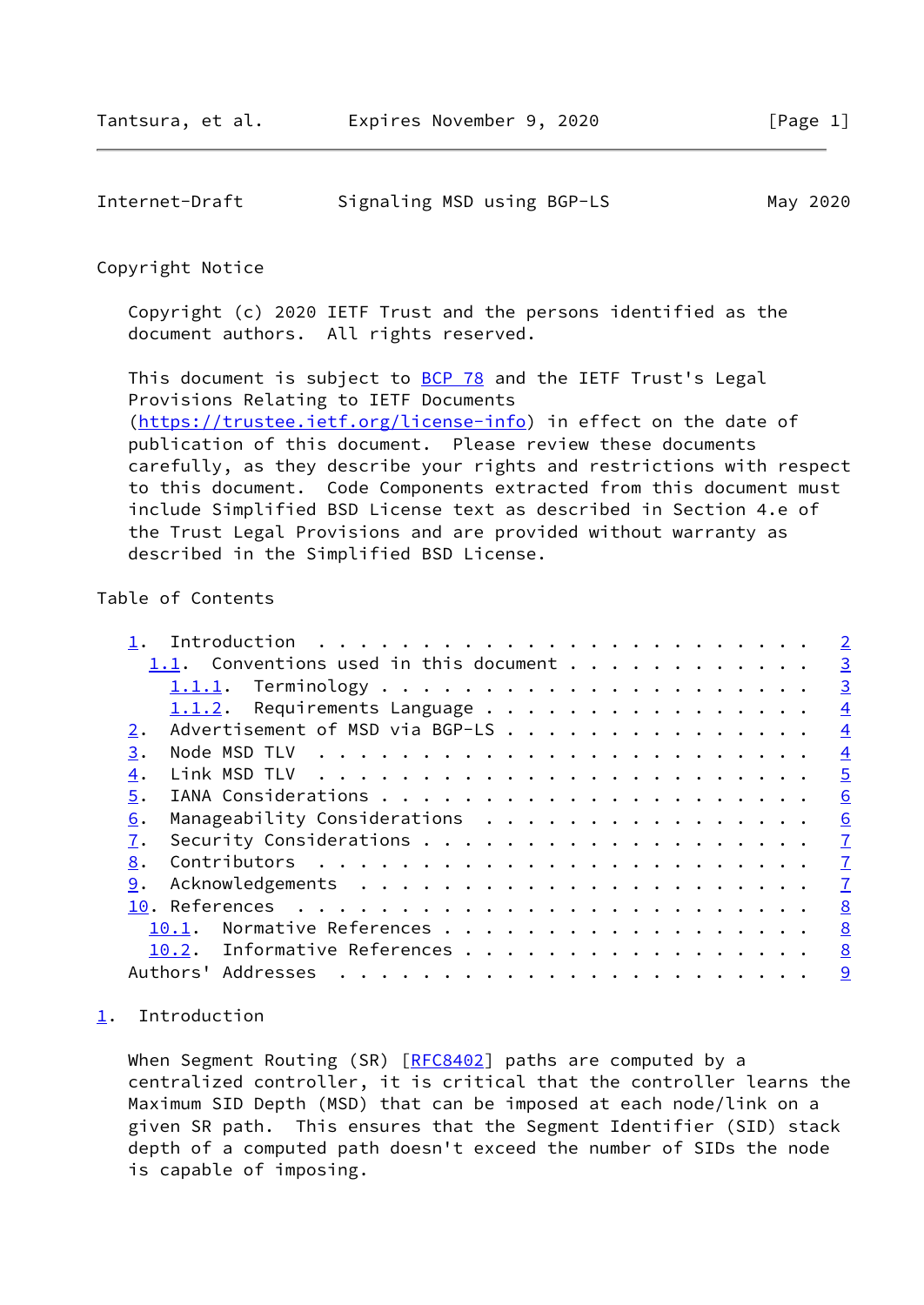[RFC8664] defines how to signal MSD in the Path Computation Element Protocol (PCEP). The OSPF and IS-IS extensions for signaling of MSD are defined in [\[RFC8476](https://datatracker.ietf.org/doc/pdf/rfc8476)] and [\[RFC8491](https://datatracker.ietf.org/doc/pdf/rfc8491)] respectively.

|  | Tantsura, et al. | Expires November 9, 2020 | [Page 2] |
|--|------------------|--------------------------|----------|
|--|------------------|--------------------------|----------|

<span id="page-2-1"></span>Internet-Draft Signaling MSD using BGP-LS May 2020

 However, if PCEP is not supported/configured on the head-end of a SR tunnel or a Binding-SID anchor node, and the controller does not participate in IGP routing, it has no way of learning the MSD of nodes and links. BGP-LS [\[RFC7752](https://datatracker.ietf.org/doc/pdf/rfc7752)] defines a way to expose topology and associated attributes and capabilities of the nodes in that topology to a centralized controller.

 This document defines extensions to BGP-LS to advertise one or more types of MSDs at node and/or link granularity. Other types of MSD are known to be useful. For example,  $[I-D.iett-spfs-elc]$  and [\[I-D.ietf-isis-mpls-elc](#page-8-3)] define Readable Label Depth Capability (RLDC) that is used by a head-end to insert an Entropy Label (EL) at a depth that can be read by transit nodes.

 In the future, it is expected that new MSD-Types will be defined to signal additional capabilities, e.g., ELs, SIDs that can be imposed through recirculation, or SIDs associated with another data plane such as IPv6. MSD advertisements may be useful even if SR itself is not enabled. For example, in a non-SR MPLS network, MSD defines the maximum label depth.

<span id="page-2-0"></span>[1.1](#page-2-0). Conventions used in this document

<span id="page-2-2"></span>[1.1.1](#page-2-2). Terminology

MSD: Maximum SID Depth - the number of SIDs supported by a node or a link on a node

PCE: Path Computation Element

PCEP: Path Computation Element Protocol

SID: Segment Identifier as defined in [[RFC8402](https://datatracker.ietf.org/doc/pdf/rfc8402)]

SR: Segment Routing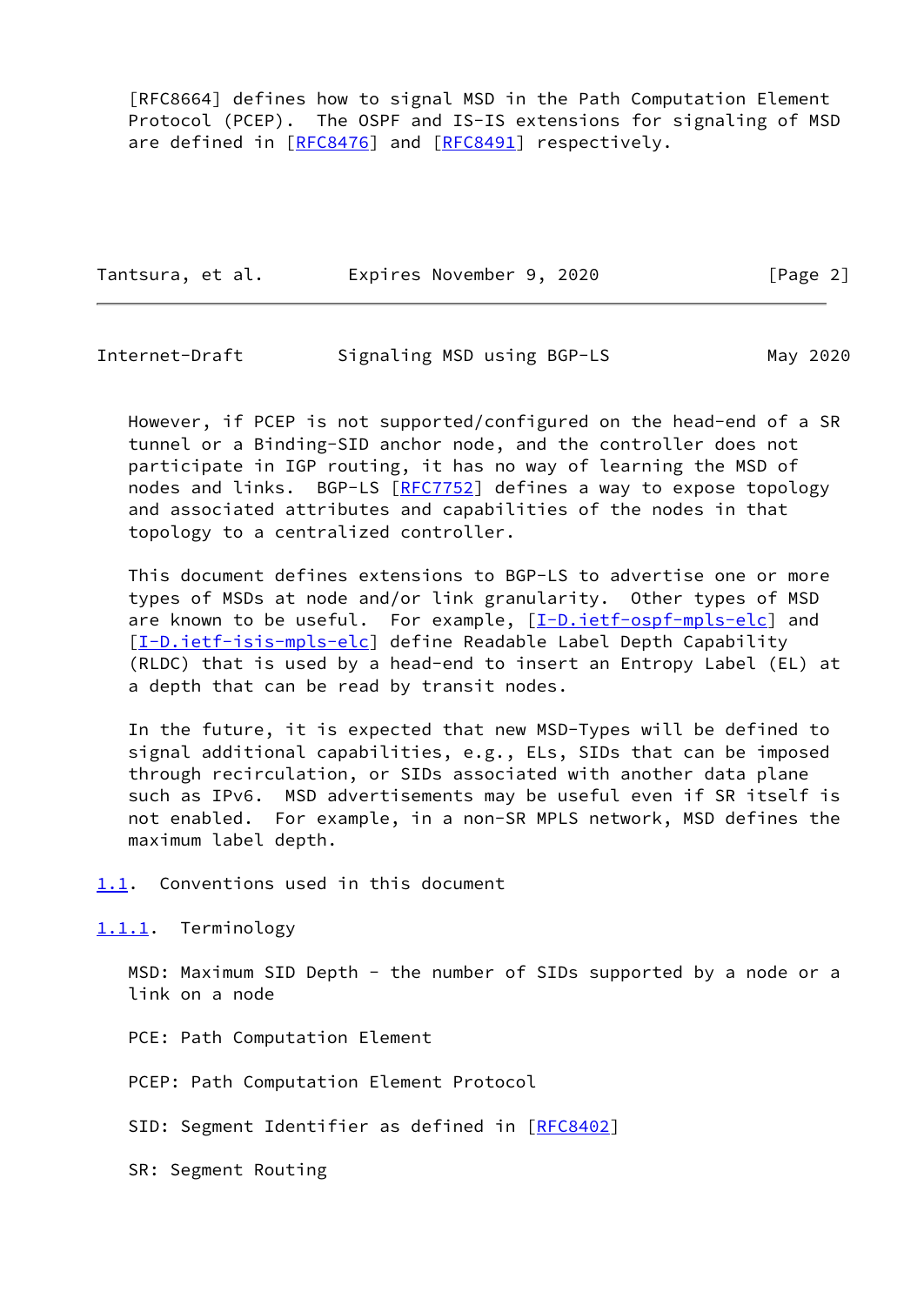Label Imposition: Imposition is the act of modifying and/or adding labels to the outgoing label stack associated with a packet. This includes:

- o replacing the label at the top of the label stack with a new label.
- o pushing one or more new labels onto the label stack.
- o The number of labels imposed is then the sum of the number of labels that are replaced and the number of labels that are pushed. See [\[RFC3031](https://datatracker.ietf.org/doc/pdf/rfc3031)] for further details.

| Tantsura, et al. | Expires November 9, 2020 |  |  | [Page 3] |  |
|------------------|--------------------------|--|--|----------|--|
|------------------|--------------------------|--|--|----------|--|

<span id="page-3-1"></span>Internet-Draft Signaling MSD using BGP-LS May 2020

#### <span id="page-3-0"></span>[1.1.2](#page-3-0). Requirements Language

 The key words "MUST", "MUST NOT", "REQUIRED", "SHALL", "SHALL NOT", "SHOULD", "SHOULD NOT", "RECOMMENDED", "NOT RECOMMENDED", "MAY", and "OPTIONAL" in this document are to be interpreted as described in [BCP](https://datatracker.ietf.org/doc/pdf/bcp14) [14](https://datatracker.ietf.org/doc/pdf/bcp14) [[RFC2119\]](https://datatracker.ietf.org/doc/pdf/rfc2119) [\[RFC8174](https://datatracker.ietf.org/doc/pdf/rfc8174)] when, and only when, they appear in all capitals, as shown here .

<span id="page-3-2"></span>[2](#page-3-2). Advertisement of MSD via BGP-LS

 This document describes extensions that enable BGP-LS speakers to signal the MSD capabilities ( $[REC8491]$  ) of nodes and their links in a network to a BGP-LS consumer of network topology such as a centralized controller. The centralized controller can leverage this information in computation of SR paths based on their MSD capabilities. When a BGP-LS speaker is originating the topology learnt via link-state routing protocols such as OSPF or IS-IS, the MSD information for the nodes and their links is sourced from the underlying extensions as defined in [\[RFC8476](https://datatracker.ietf.org/doc/pdf/rfc8476)] and [[RFC8491](https://datatracker.ietf.org/doc/pdf/rfc8491)] respectively.

 The extensions introduced in this document allow for advertisement of different MSD-Types, which are defined elsewhere and were introduced in [[RFC8491\]](https://datatracker.ietf.org/doc/pdf/rfc8491). This enables sharing of MSD-Types that may be defined in the future by the IGPs in BGP-LS.

<span id="page-3-3"></span>[3](#page-3-3). Node MSD TLV

The Node MSD ([[RFC8476](https://datatracker.ietf.org/doc/pdf/rfc8476)] [\[RFC8491](https://datatracker.ietf.org/doc/pdf/rfc8491)]) is encoded in a new Node Attribute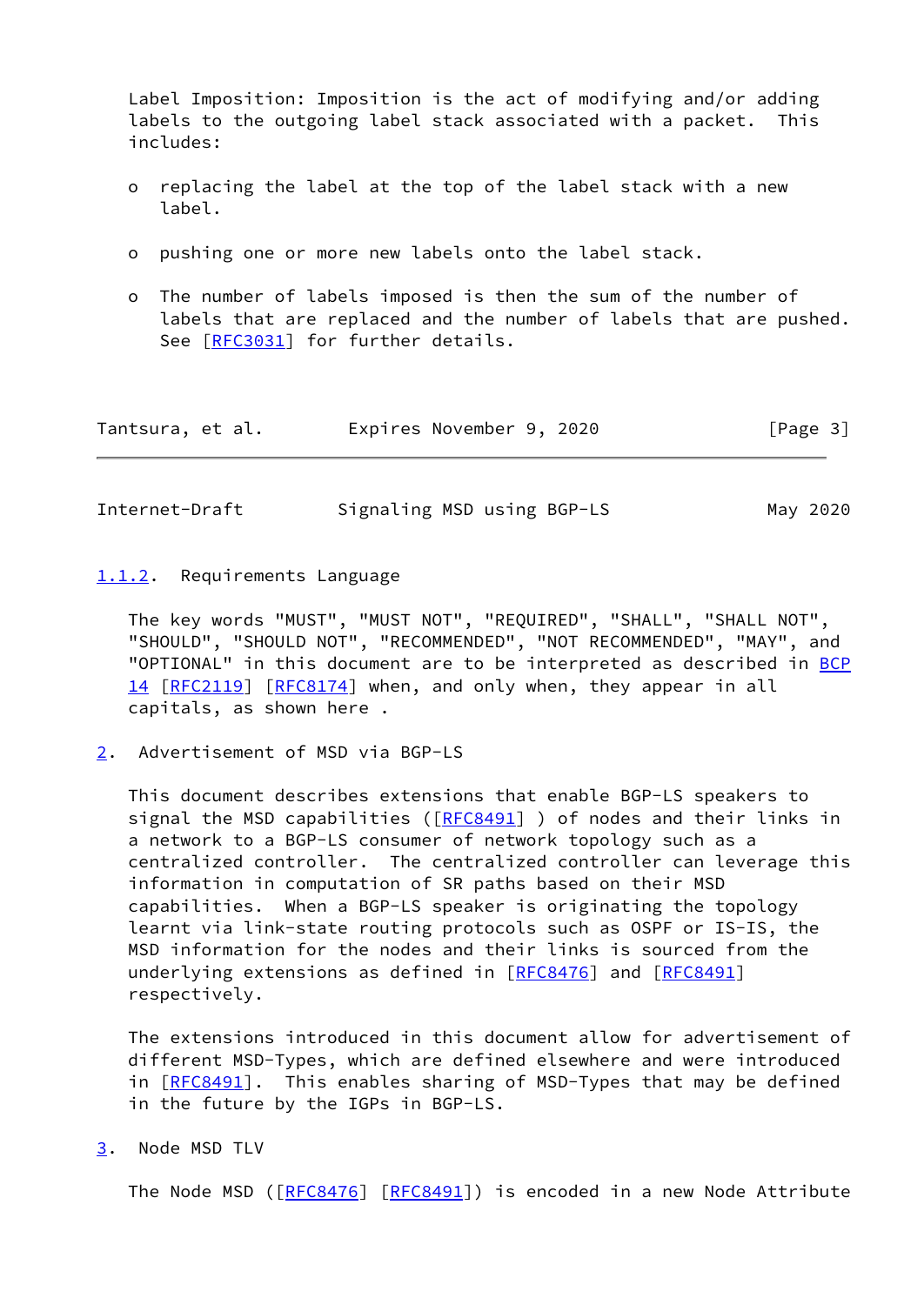TLV [\[RFC7752](https://datatracker.ietf.org/doc/pdf/rfc7752)] to carry the provisioned SID depth of the router identified by the corresponding Router-ID. Node MSD is the smallest MSD supported by the node on the set of interfaces configured for use. MSD values may be learned via a hardware API or may be provisioned. The following format is used:

 $0$  1 2 3 0 1 2 3 4 5 6 7 8 9 0 1 2 3 4 5 6 7 8 9 0 1 2 3 4 5 6 7 8 9 0 1 +-+-+-+-+-+-+-+-+-+-+-+-+-+-+-+-+-+-+-+-+-+-+-+-+-+-+-+-+-+-+-+-+ | Type | Length | +-+-+-+-+-+-+-+-+-+-+-+-+-+-+-+-+-+-+-+-+-+-+-+-+-+-+-+-+-+-+-+-+ | MSD-Type | MSD-Value | MSD-Type... | MSD-Value... | +-+-+-+-+-+-+-+-+-+-+-+-+-+-+-+-+-+-+-+-+-+-+-+-+-+-+-+-+-+-+-+-+

Figure 1: Node MSD TLV Format

Where:

o Type: 266

| Tantsura, et al. | Expires November 9, 2020 |  | [Page 4] |
|------------------|--------------------------|--|----------|
|------------------|--------------------------|--|----------|

<span id="page-4-1"></span>Internet-Draft Signaling MSD using BGP-LS May 2020

- o Length: variable (multiple of 2); represents the total length of the value field in octets.
- o Value : consists of one or more pairs of a 1-octet MSD-Type and 1-octet MSD-Value.
	- \* MSD-Type : one of the values defined in the "IGP MSD-Types" registry defined in [[RFC8491](https://datatracker.ietf.org/doc/pdf/rfc8491)].
	- \* MSD-Value : a number in the range of 0-255. For all MSD-Types, 0 represents the lack of ability to impose an MSD stack of any depth; any other value represents that of the node. This value MUST represent the lowest value supported by any link configured for use by the advertising protocol instance.

<span id="page-4-0"></span>[4](#page-4-0). Link MSD TLV

The Link MSD ([[RFC8476](https://datatracker.ietf.org/doc/pdf/rfc8476)] [\[RFC8491](https://datatracker.ietf.org/doc/pdf/rfc8491)]) is defined to carry the MSD of the interface associated with the link. It is encoded in a new Link Attribute TLV [[RFC7752](https://datatracker.ietf.org/doc/pdf/rfc7752)] using the following format:

| $\Theta$ |  |  |
|----------|--|--|
|          |  |  |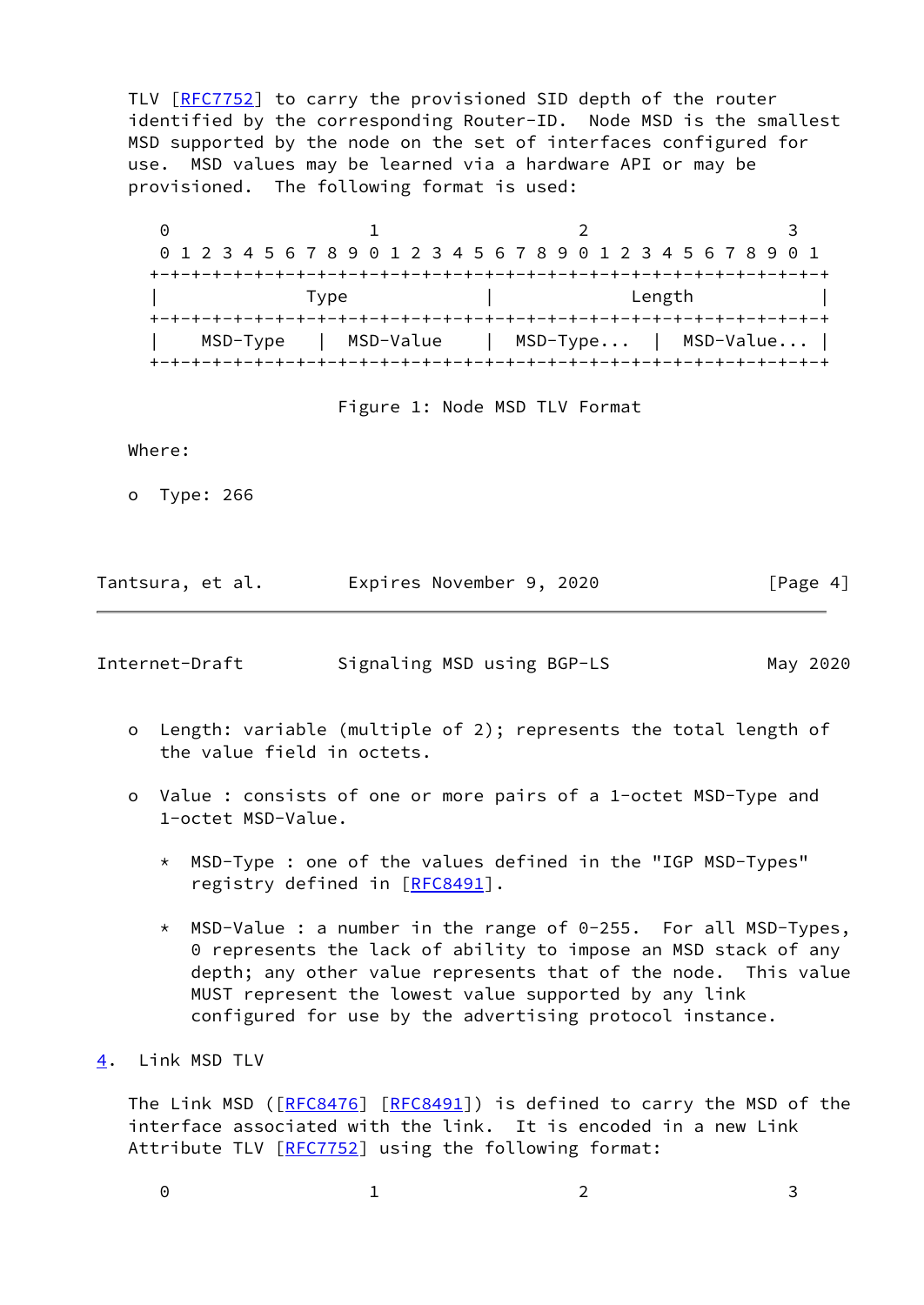|  |  |  |          |  |      |  |           |  |  |  |  |  |  |        |  | 0 1 2 3 4 5 6 7 8 9 0 1 2 3 4 5 6 7 8 9 0 1 2 3 4 5 6 7 8 9 0 1 |                          |
|--|--|--|----------|--|------|--|-----------|--|--|--|--|--|--|--------|--|-----------------------------------------------------------------|--------------------------|
|  |  |  |          |  |      |  |           |  |  |  |  |  |  |        |  |                                                                 |                          |
|  |  |  |          |  | Type |  |           |  |  |  |  |  |  | Length |  |                                                                 |                          |
|  |  |  |          |  |      |  |           |  |  |  |  |  |  |        |  |                                                                 |                          |
|  |  |  | MSD-Type |  |      |  | MSD-Value |  |  |  |  |  |  |        |  |                                                                 | $MSD-Type$   $MSD-Value$ |
|  |  |  |          |  |      |  |           |  |  |  |  |  |  |        |  |                                                                 |                          |

Figure 2: Link MSD TLV Format

Where:

- o Type: 267
- o Length: variable (multiple of 2); represents the total length of the value field in octets.
- o Value : consists of one or more pairs of a 1-octet MSD-Type and 1-octet MSD-Value.
	- \* MSD-Type : MSD-Type : one of the values defined in the "IGP MSD-Types" registry defined in [\[RFC8491](https://datatracker.ietf.org/doc/pdf/rfc8491)].
	- \* MSD-Value : a number in the range of 0-255. For all MSD-Types, 0 represents the lack of ability to impose an MSD stack of any depth; any other value represents that of the link when used as an outgoing interface.

| Tantsura, et al. | Expires November 9, 2020 | [Page 5] |
|------------------|--------------------------|----------|
|                  |                          |          |

<span id="page-5-1"></span>

| Internet-Draft |  | Signaling MSD using BGP-LS | May 2020 |
|----------------|--|----------------------------|----------|
|----------------|--|----------------------------|----------|

### <span id="page-5-0"></span>[5](#page-5-0). IANA Considerations

 This document requests assigning code-points from the registry "BGP- LS Node Descriptor, Link Descriptor, Prefix Descriptor, and Attribute TLVs" based on table below. Early allocation for these code-points have been done by IANA.

| Code Point | Description | IS-IS TLV/Sub-TLV                | Reference     |
|------------|-------------|----------------------------------|---------------|
| 266        | Node MSD    | 242/23                           | This document |
| 267        | Link MSD    | (22, 23, 25, 141, 222, 223) / 15 | This document |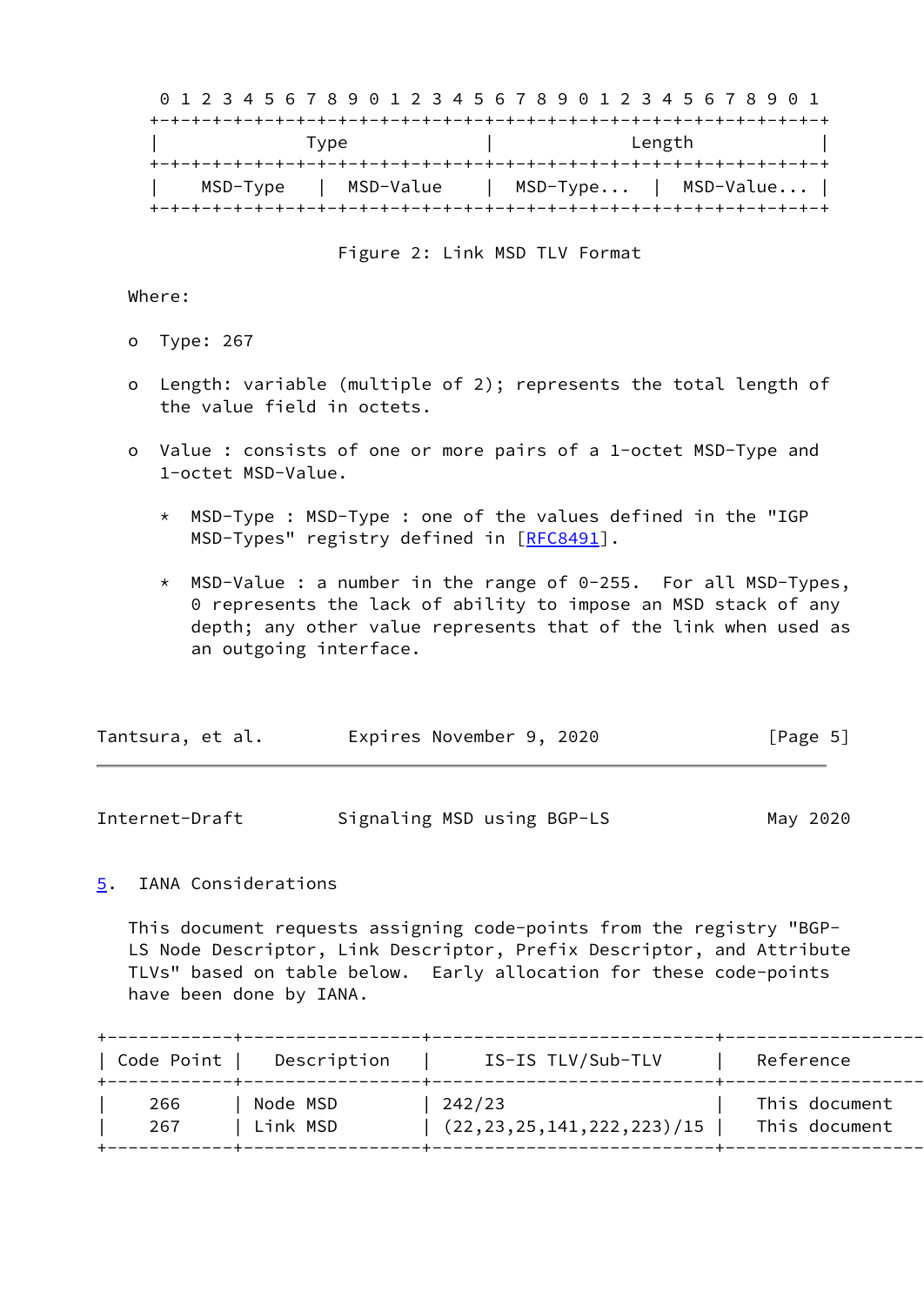### <span id="page-6-0"></span>[6](#page-6-0). Manageability Considerations

 The new protocol extensions introduced in this document augment the existing IGP topology information that is distributed via [[RFC7752](https://datatracker.ietf.org/doc/pdf/rfc7752)]. Procedures and protocol extensions defined in this document do not affect the BGP protocol operations and management other than as discussed in the Manageability Considerations section of [\[RFC7752](https://datatracker.ietf.org/doc/pdf/rfc7752)]. Specifically, the malformed attribute tests for syntactic checks in the Fault Management section of [\[RFC7752](https://datatracker.ietf.org/doc/pdf/rfc7752)] now encompass the new BGP- LS Attribute TLVs defined in this document. The semantic or content checking for the TLVs specified in this document and their association with the BGP-LS NLRI types or their BGP-LS Attribute is left to the consumer of the BGP-LS information (e.g. an application or a controller) and not the BGP protocol.

 A consumer of the BGP-LS information retrieves this information over a BGP-LS session (refer [Section 1](#page-1-0) and 2 of [[RFC7752\]](https://datatracker.ietf.org/doc/pdf/rfc7752)).

 This document only introduces new Attribute TLVs and any syntactic error in them would result in the BGP-LS Attribute being discarded [\[RFC7752](https://datatracker.ietf.org/doc/pdf/rfc7752)]. The MSD information introduced in BGP-LS by this specification, may be used by BGP-LS consumer applications like a SR PCE to learn the SR SID stack handling capabilities of the nodes in the topology. This can enable the SR PCE to perform path computations taking into consideration the size of SID stack that the specific head-end node may be able to impose. Errors in the encoding or decoding of the MSD information may result in the unavailability of such information to the SR PCE or incorrect information being made available to it. This may result in the head-end node not being able to instantiate the desired SR path in its forwarding and provide the SR based optimization functionality. The handling of such errors by applications like SR PCE may be implementation specific and out of scope of this document.

| Tantsura, et al. | Expires November 9, 2020 | [Page 6] |
|------------------|--------------------------|----------|
|------------------|--------------------------|----------|

<span id="page-6-2"></span>Internet-Draft Signaling MSD using BGP-LS May 2020

 The extensions specified in this document do not specify any new configuration or monitoring aspects in BGP or BGP-LS. The specification of BGP models is an ongoing work based on the [\[I-D.ietf-idr-bgp-model](#page-8-4)].

## <span id="page-6-1"></span>[7](#page-6-1). Security Considerations

The advertisement of an incorrect MSD value may have negative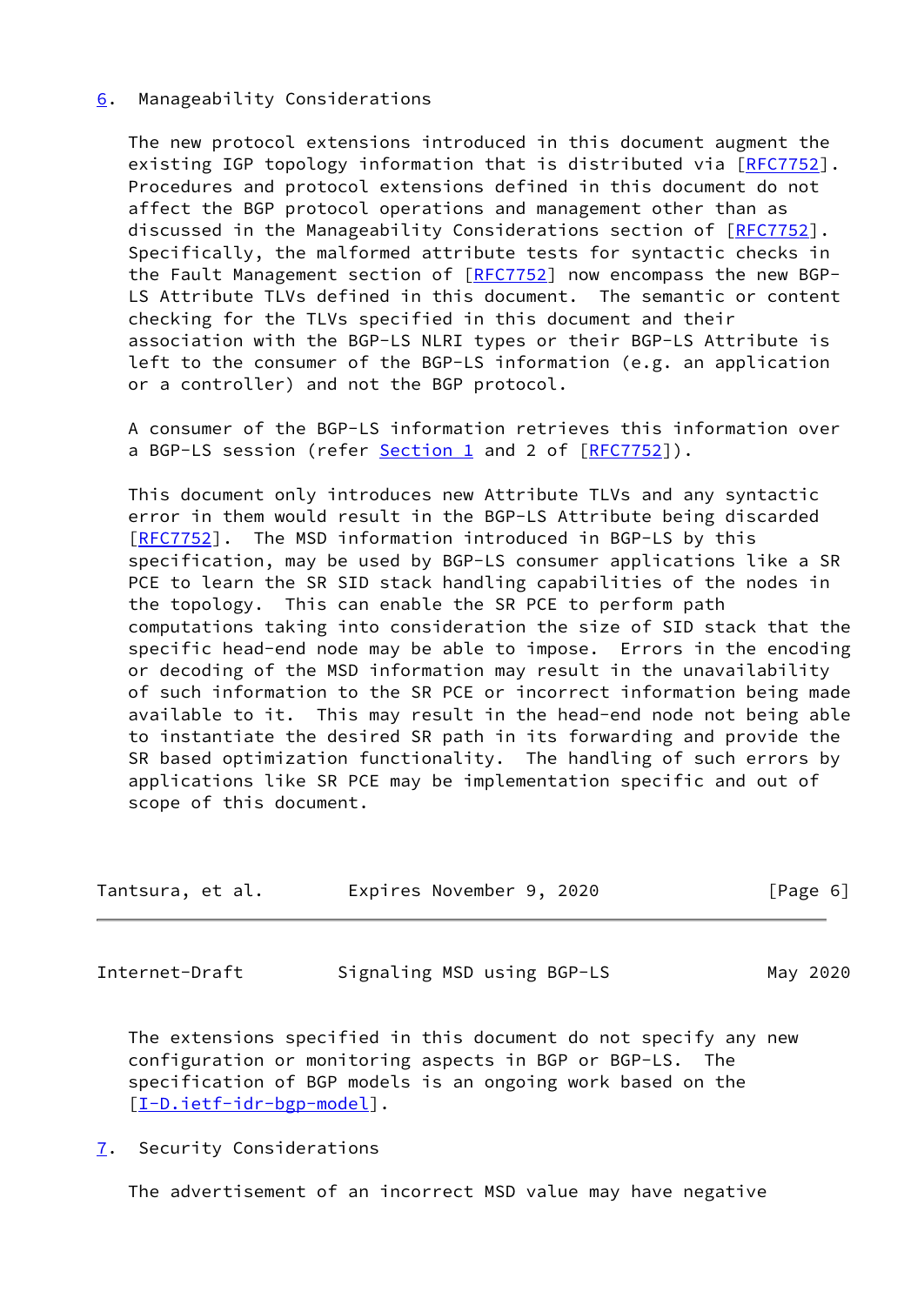consequences. If the value is smaller than supported, path computation may fail to compute a viable path. If the value is larger than supported, an attempt to instantiate a path that can't be supported by the head-end (the node performing the SID imposition) may occur. The presence of this information may also inform an attacker of how to induce any of the aforementioned conditions.

 The procedures and protocol extensions defined in this document do not affect the BGP security model. See the "Security Considerations" section of  $[REC4271]$  for a discussion of BGP security. Also, refer to [[RFC4272\]](https://datatracker.ietf.org/doc/pdf/rfc4272) and [\[RFC6952](https://datatracker.ietf.org/doc/pdf/rfc6952)] for analyses of security issues for BGP. Security considerations for acquiring and distributing BGP-LS information are discussed in [\[RFC7752](https://datatracker.ietf.org/doc/pdf/rfc7752)]. The TLVs introduced in this document are used to propagate the MSD IGP extensions defined in [\[RFC8476](https://datatracker.ietf.org/doc/pdf/rfc8476)] [[RFC8491](https://datatracker.ietf.org/doc/pdf/rfc8491)]. It is assumed that the IGP instances originating these TLVs will support all the required security (as described in [\[RFC8476](https://datatracker.ietf.org/doc/pdf/rfc8476)] [\[RFC8491](https://datatracker.ietf.org/doc/pdf/rfc8491)]) in order to prevent any security issues when propagating the TLVs into BGP-LS. The advertisement of the node and link attribute information defined in this document presents no significant additional risk beyond that associated with the existing node and link attribute information already supported in [\[RFC7752](https://datatracker.ietf.org/doc/pdf/rfc7752)].

## <span id="page-7-0"></span>[8](#page-7-0). Contributors

 Siva Sivabalan Cisco Systems Inc. Canada

Email: msiva@cisco.com

<span id="page-7-1"></span>[9](#page-7-1). Acknowledgements

 We like to thank Acee Lindem, Stephane Litkowski, Bruno Decraene and Alvaro Retana for their reviews and valuable comments.

| Tantsura, et al. | Expires November 9, 2020 |  | [Page 7] |
|------------------|--------------------------|--|----------|
|                  |                          |  |          |

<span id="page-7-3"></span><span id="page-7-2"></span>

| Internet-Draft | Signaling MSD using BGP-LS |  | May 2020 |
|----------------|----------------------------|--|----------|
|                |                            |  |          |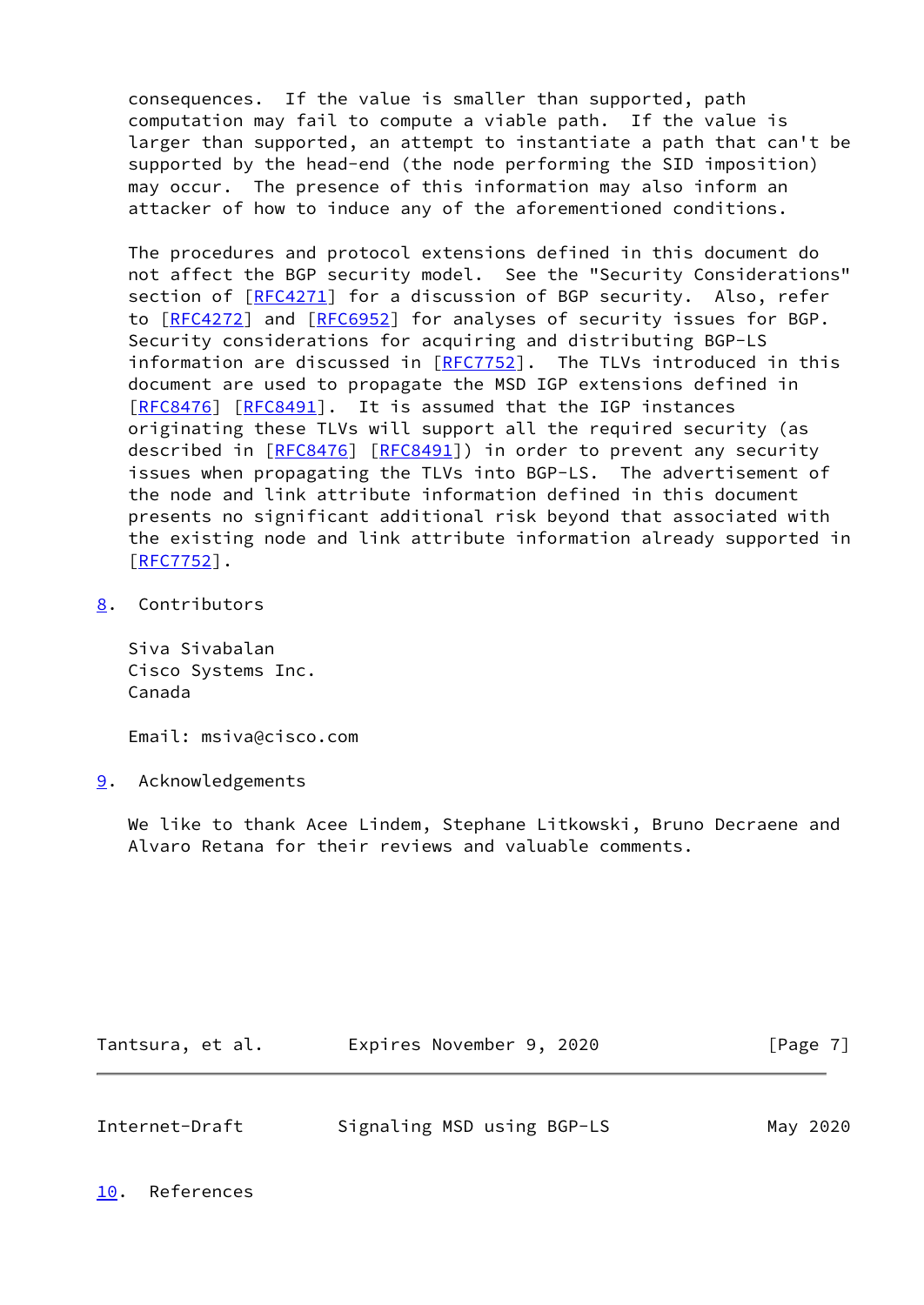#### <span id="page-8-0"></span>[10.1](#page-8-0). Normative References

- [RFC2119] Bradner, S., "Key words for use in RFCs to Indicate Requirement Levels", [BCP 14](https://datatracker.ietf.org/doc/pdf/bcp14), [RFC 2119](https://datatracker.ietf.org/doc/pdf/rfc2119), DOI 10.17487/RFC2119, March 1997, <[https://www.rfc-editor.org/info/rfc2119>](https://www.rfc-editor.org/info/rfc2119).
- [RFC7752] Gredler, H., Ed., Medved, J., Previdi, S., Farrel, A., and S. Ray, "North-Bound Distribution of Link-State and Traffic Engineering (TE) Information Using BGP", [RFC 7752,](https://datatracker.ietf.org/doc/pdf/rfc7752) DOI 10.17487/RFC7752, March 2016, <[https://www.rfc-editor.org/info/rfc7752>](https://www.rfc-editor.org/info/rfc7752).
- [RFC8174] Leiba, B., "Ambiguity of Uppercase vs Lowercase in [RFC](https://datatracker.ietf.org/doc/pdf/rfc2119) [2119](https://datatracker.ietf.org/doc/pdf/rfc2119) Key Words", [BCP 14](https://datatracker.ietf.org/doc/pdf/bcp14), [RFC 8174,](https://datatracker.ietf.org/doc/pdf/rfc8174) DOI 10.17487/RFC8174, May 2017, [<https://www.rfc-editor.org/info/rfc8174](https://www.rfc-editor.org/info/rfc8174)>.
- [RFC8476] Tantsura, J., Chunduri, U., Aldrin, S., and P. Psenak, "Signaling Maximum SID Depth (MSD) Using OSPF", [RFC 8476,](https://datatracker.ietf.org/doc/pdf/rfc8476) DOI 10.17487/RFC8476, December 2018, <[https://www.rfc-editor.org/info/rfc8476>](https://www.rfc-editor.org/info/rfc8476).
- [RFC8491] Tantsura, J., Chunduri, U., Aldrin, S., and L. Ginsberg, "Signaling Maximum SID Depth (MSD) Using IS-IS", [RFC 8491,](https://datatracker.ietf.org/doc/pdf/rfc8491) DOI 10.17487/RFC8491, November 2018, <[https://www.rfc-editor.org/info/rfc8491>](https://www.rfc-editor.org/info/rfc8491).
- <span id="page-8-1"></span>[10.2](#page-8-1). Informative References

<span id="page-8-4"></span>[I-D.ietf-idr-bgp-model]

 Jethanandani, M., Patel, K., Hares, S., and J. Haas, "BGP YANG Model for Service Provider Networks", [draft-ietf-idr](https://datatracker.ietf.org/doc/pdf/draft-ietf-idr-bgp-model-08) [bgp-model-08](https://datatracker.ietf.org/doc/pdf/draft-ietf-idr-bgp-model-08) (work in progress), February 2020.

<span id="page-8-3"></span>[I-D.ietf-isis-mpls-elc]

 Xu, X., Kini, S., Psenak, P., Filsfils, C., Litkowski, S., and M. Bocci, "Signaling Entropy Label Capability and Entropy Readable Label Depth Using IS-IS", [draft-ietf](https://datatracker.ietf.org/doc/pdf/draft-ietf-isis-mpls-elc-11) [isis-mpls-elc-11](https://datatracker.ietf.org/doc/pdf/draft-ietf-isis-mpls-elc-11) (work in progress), March 2020.

<span id="page-8-2"></span>[I-D.ietf-ospf-mpls-elc]

 Xu, X., Kini, S., Psenak, P., Filsfils, C., Litkowski, S., and M. Bocci, "Signaling Entropy Label Capability and Entropy Readable Label Depth Using OSPF", [draft-ietf-ospf](https://datatracker.ietf.org/doc/pdf/draft-ietf-ospf-mpls-elc-13) [mpls-elc-13](https://datatracker.ietf.org/doc/pdf/draft-ietf-ospf-mpls-elc-13) (work in progress), April 2020.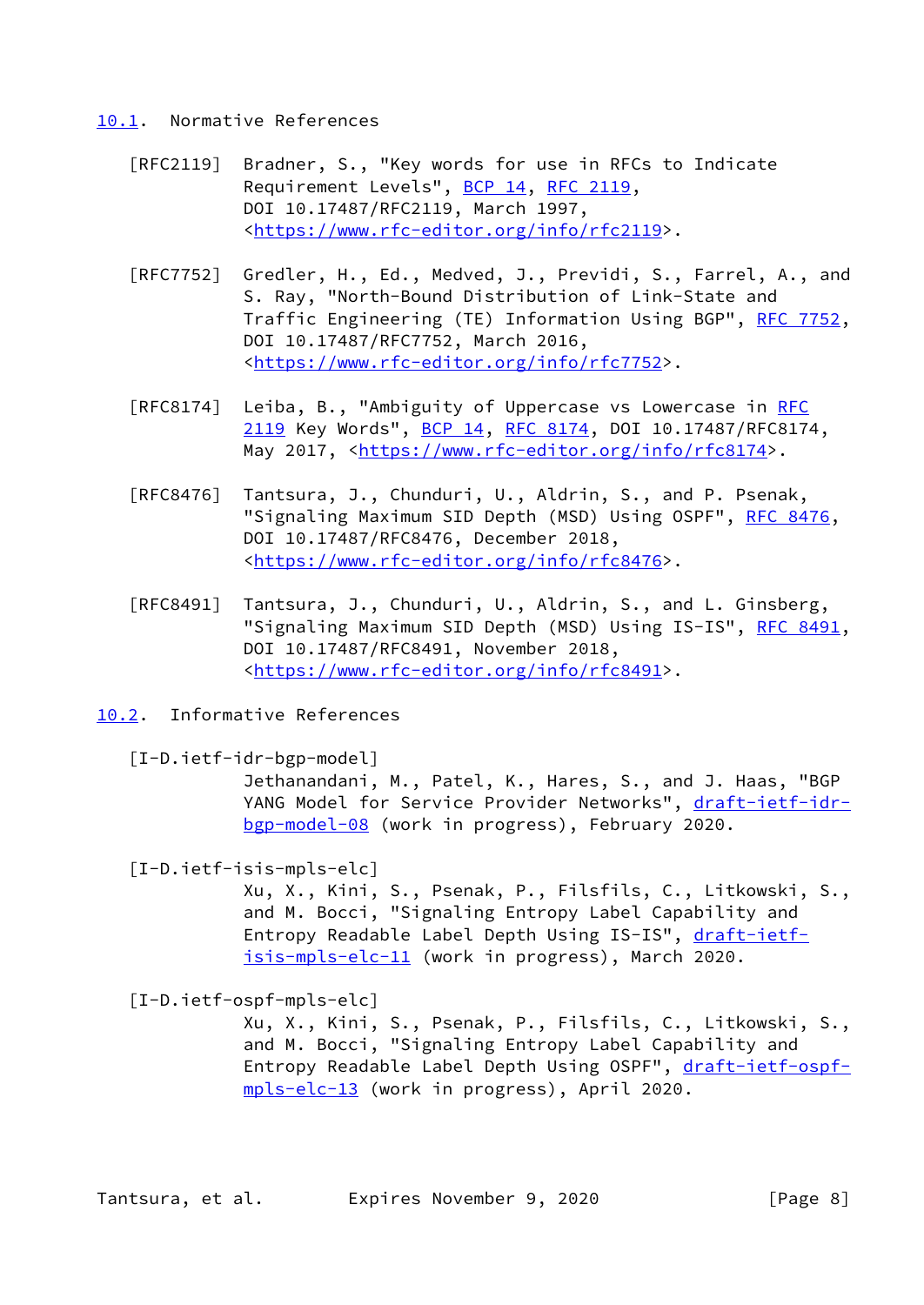- <span id="page-9-0"></span> [RFC3031] Rosen, E., Viswanathan, A., and R. Callon, "Multiprotocol Label Switching Architecture", [RFC 3031](https://datatracker.ietf.org/doc/pdf/rfc3031), DOI 10.17487/RFC3031, January 2001, <[https://www.rfc-editor.org/info/rfc3031>](https://www.rfc-editor.org/info/rfc3031).
- [RFC4271] Rekhter, Y., Ed., Li, T., Ed., and S. Hares, Ed., "A Border Gateway Protocol 4 (BGP-4)", [RFC 4271,](https://datatracker.ietf.org/doc/pdf/rfc4271) DOI 10.17487/RFC4271, January 2006, <[https://www.rfc-editor.org/info/rfc4271>](https://www.rfc-editor.org/info/rfc4271).
- [RFC4272] Murphy, S., "BGP Security Vulnerabilities Analysis", [RFC 4272,](https://datatracker.ietf.org/doc/pdf/rfc4272) DOI 10.17487/RFC4272, January 2006, <[https://www.rfc-editor.org/info/rfc4272>](https://www.rfc-editor.org/info/rfc4272).
- [RFC6952] Jethanandani, M., Patel, K., and L. Zheng, "Analysis of BGP, LDP, PCEP, and MSDP Issues According to the Keying and Authentication for Routing Protocols (KARP) Design Guide", [RFC 6952,](https://datatracker.ietf.org/doc/pdf/rfc6952) DOI 10.17487/RFC6952, May 2013, <[https://www.rfc-editor.org/info/rfc6952>](https://www.rfc-editor.org/info/rfc6952).
- [RFC8402] Filsfils, C., Ed., Previdi, S., Ed., Ginsberg, L., Decraene, B., Litkowski, S., and R. Shakir, "Segment Routing Architecture", [RFC 8402](https://datatracker.ietf.org/doc/pdf/rfc8402), DOI 10.17487/RFC8402, July 2018, <<https://www.rfc-editor.org/info/rfc8402>>.
- [RFC8664] Sivabalan, S., Filsfils, C., Tantsura, J., Henderickx, W., and J. Hardwick, "Path Computation Element Communication Protocol (PCEP) Extensions for Segment Routing", [RFC 8664,](https://datatracker.ietf.org/doc/pdf/rfc8664) DOI 10.17487/RFC8664, December 2019, <[https://www.rfc-editor.org/info/rfc8664>](https://www.rfc-editor.org/info/rfc8664).

Authors' Addresses

 Jeff Tantsura Apstra, Inc.

Email: jefftant.ietf@gmail.com

 Uma Chunduri Futurewei Technologies

Email: umac.ietf@gmail.com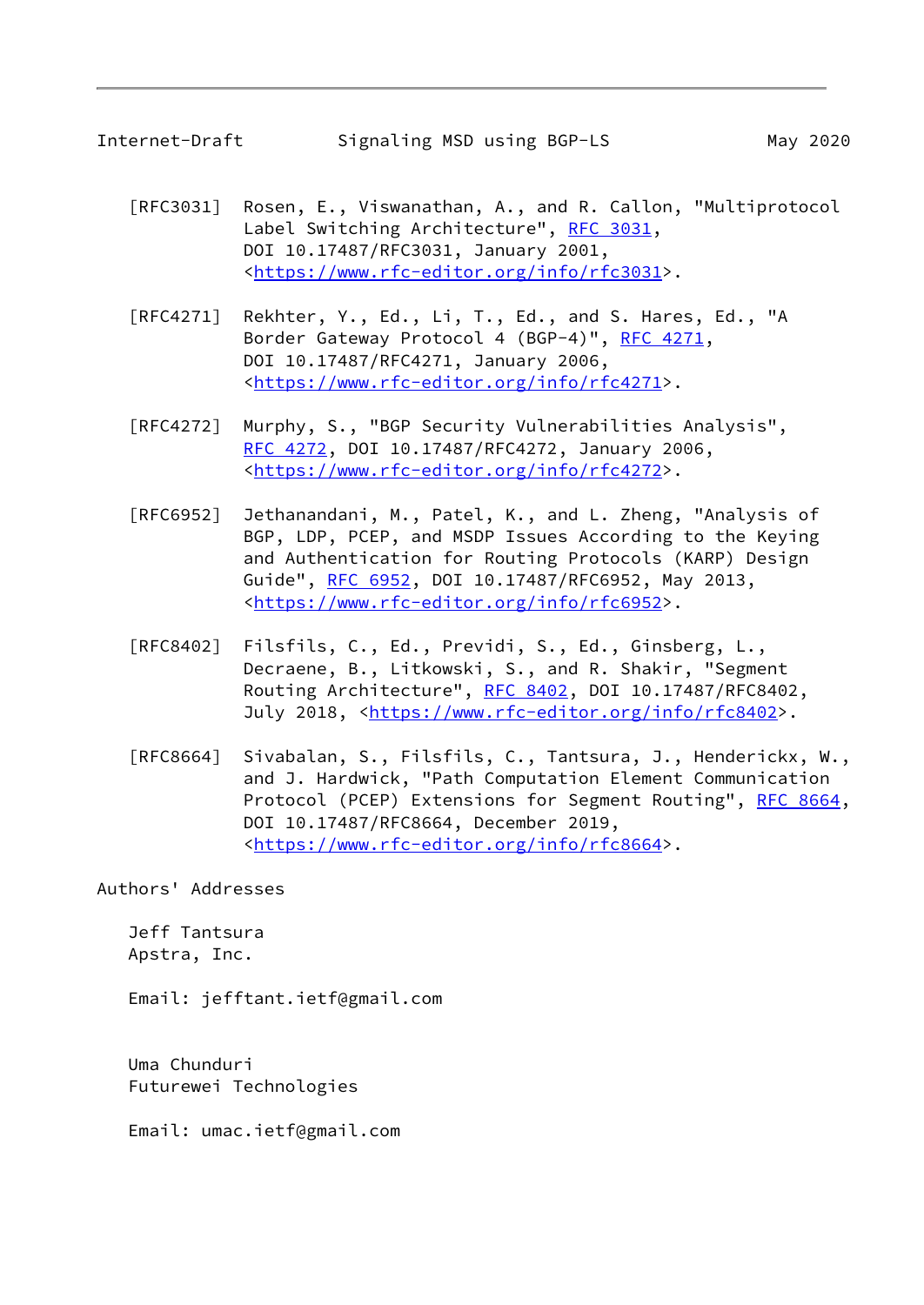Internet-Draft Signaling MSD using BGP-LS May 2020

 Ketan Talaulikar Cisco Systems

Email: ketant@cisco.com

 Greg Mirsky ZTE Corp.

Email: gregimirsky@gmail.com

 Nikos Triantafillis Amazon Web Services

Email: nikost@amazon.com